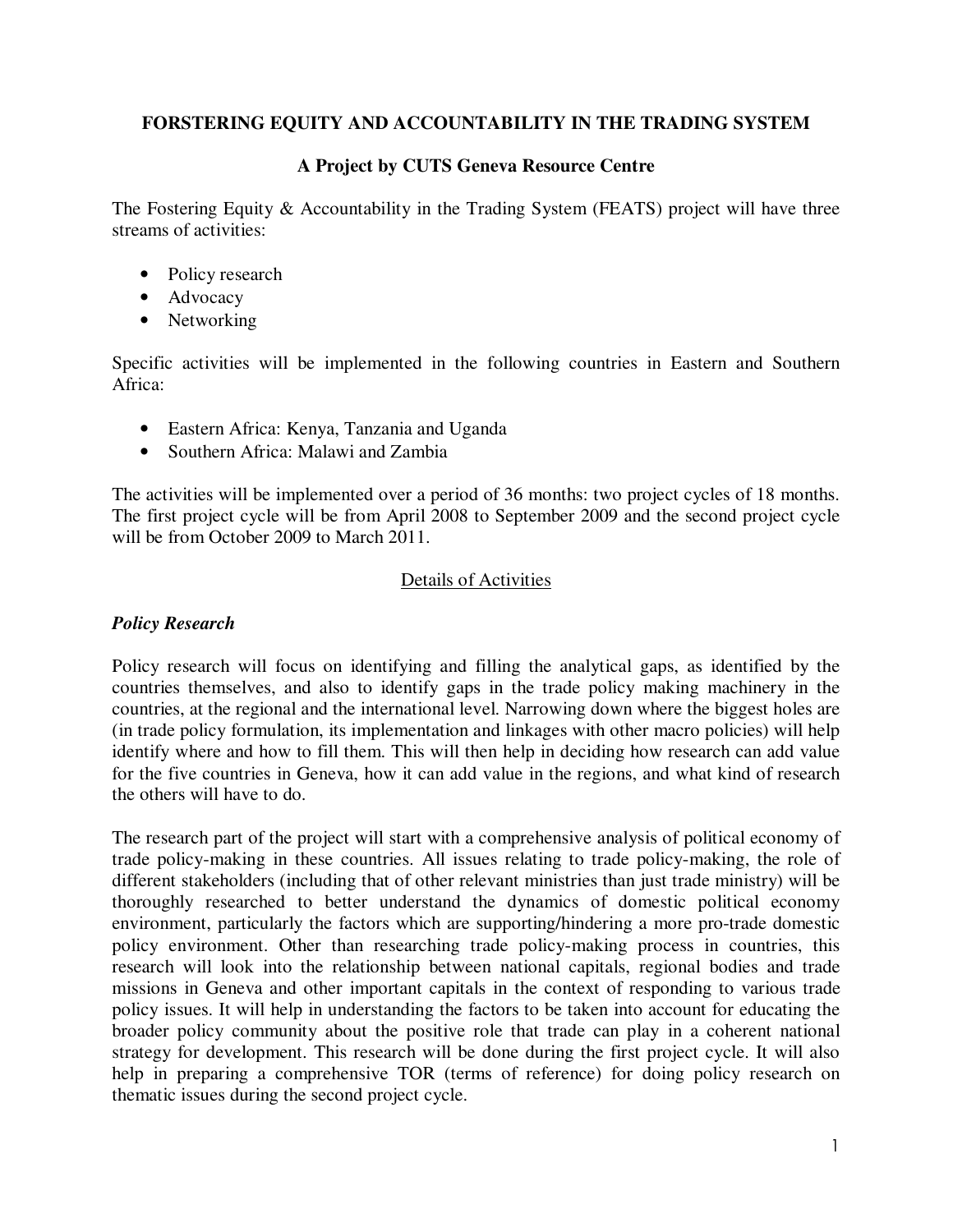Following the political economy research, policy research will be done on an issue which is most important from the point of view of enhancing people's livelihoods and/or devising safety nets from possible adverse effects from trade liberalisation in these countries. Keeping in mind the latest developments in the arena of international trade and by juxtaposing supply-side constraints (physical infrastructure and institutional factors) that these countries are facing with demand-side factors, policy research will focus on trade in agriculture, including looking at the dynamics of agri-business and trade facilitation issues (and their linkages with livelihood issues, including employment generation). $<sup>1</sup>$ </sup>

Research will be done in an inclusive manner. In other words, the larger trade policy community (including those who are related with trade but not directly involved with the trade ministry) in national capitals in select countries and in Geneva and civil society organisations of these countries will be asked on what issues they want research to be done; what kind of inputs they want; and how the research is to be done. One policy research paper (as per the broad research theme stated above) during the second project cycle will be done in all the five countries where the project will be implemented. Outputs from policy research will be collated for publication and distribution. However, such a publication will be more to keep an institutional memory for the research done and it will be in electronic form. More important than a publication are policy briefs and other recommendations that will come out regularly while doing research, which will help in doing advocacy and networking. A country-specific policy research will be done by a researcher based in that country along with the Research Coordinator of the project and it will be done in an inclusive manner, i.e. by involving the policy community with the research and by gathering views and concerns of the civil society and other relevant stakeholders. The purpose is also to develop the capacity of country-based researchers and others to be associated with the project.<sup>2</sup> Detailed terms of reference (TOR) will be prepared and that will be discussed within the network.

#### *Advocacy*

l.

National dialogues will be organised in project countries to discuss and debate the policy research and related issues. Government officials (from trade ministry and other relevant ministries/bodies), academic experts, civil society organisations, media persons, representatives of inter-governmental and international bodies and donors will be invited to take part in these dialogues. They will focus on key messages that will come out of policy research and what actions are to be taken in order to better ensure pro-development and pro-poor outcomes of

<sup>1</sup> This theme is proposed after a preliminary investigation that it is relatively less researched (in the manner this policy research will be done) and at the same time important for the project countries if one is to look at the linkages between international trade and development. This research theme will be weaved with a host of other important issues being faced by these countries. Such thoughts will be presented at an inception workshop to be held at the beginning of this project and where targeted beneficiaries of the project will be invited.

<sup>&</sup>lt;sup>2</sup> Many of these countries lack in-house (including in trade ministry) research capacity. This project will address this particular concern. The policy research will follow the principles of 'action-research' – the beneficiaries for whom the research will be targeted will be intrinsically involved with the process of conducting research.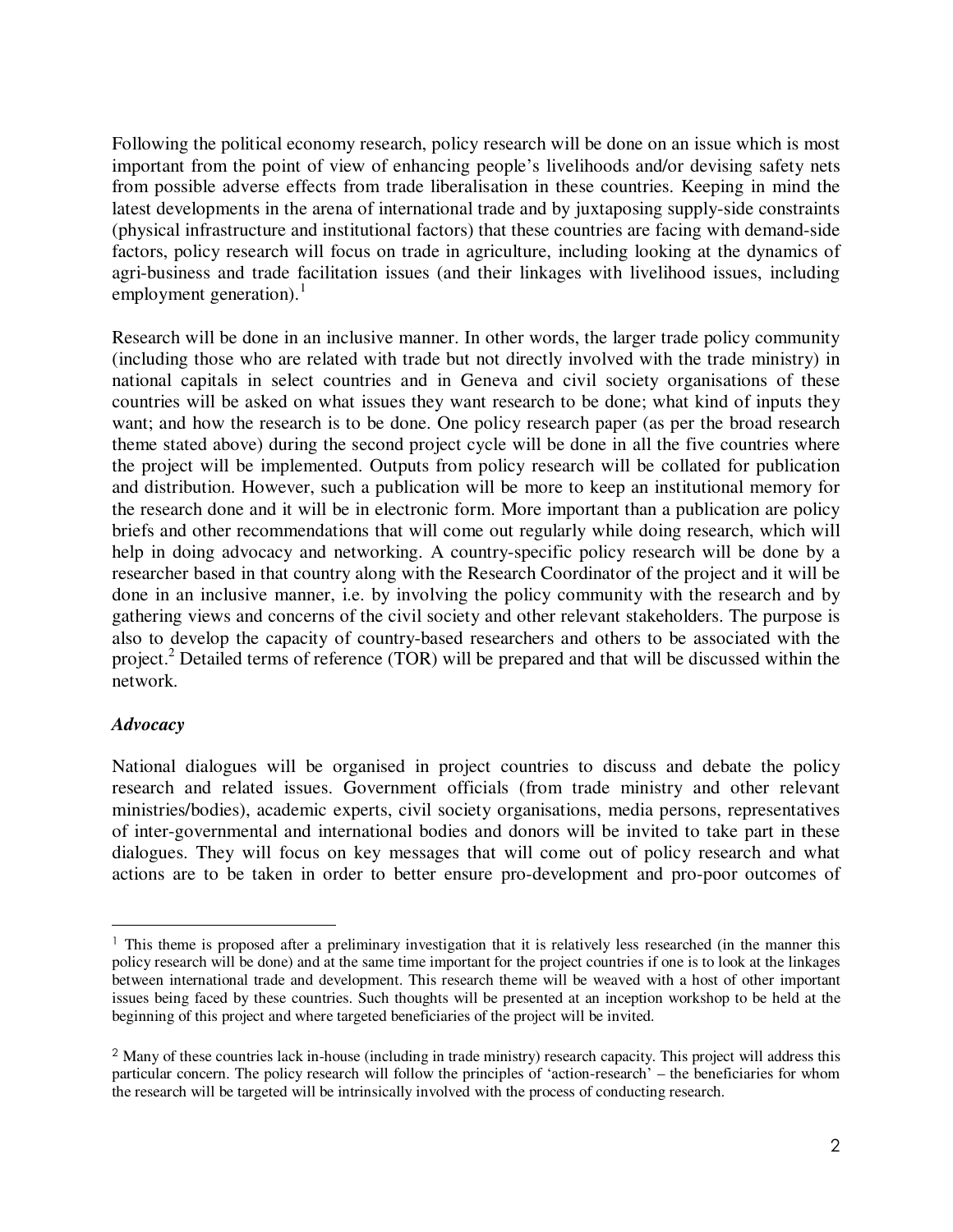international trade. Over the two project cycles, two national dialogues will be organised in each project country.

In Geneva, issue-specific dialogues will be organised with the trade negotiators of these countries, other WTO Members and Geneva-based experts from bodies such as World Trade Organisation, United Nations Conference on Trade and Development, International Trade Centre. Report (with action points) of these meetings will feed into the larger network of targeted project beneficiaries, particularly in trade and other ministries/bodies in national capitals and regional bodies (such as COMESA, EAC). There will be regular small meetings in Geneva and issues will be selected on the basis of demand by the Geneva mission of these countries and by taking into account the research results. The broader objective of organising these dialogues is to counter the Geneva-based trade sceptic NGOs, to put the trade debate in the broader context of 'incentive' for agriculture/agri-business in particular, to discuss why and how trade negotiations should be done in future so that poor countries can take more effective and proactive part.

Furthermore and on a regular basis, CUTS Geneva Resource Centre will place its advocacy messages before the larger trade policy community by analysing issues relating to the Doha Round of negotiations (if it continues during the project implementation) and its implementation (if the Doha Round is completed). By involving CUTS-Lusaka and CUTS-Nairobi, CUTS-Geneva will gather inputs from the project countries while sending out these advocacy messages. Thus, instead of just sensitizing the trade negotiators (including other stakeholders of the trade policy community) CUTS-Geneva will proactively advocate with the stakeholders on specific trade-related issues and by taking a pro-trade approach to influence larger developmental issues.

## *Networking*

Networking will be the most important function of this project and will be a continuous activity. Networking will be targeted to trade negotiators in Geneva, government officials (from trade and other ministries/bodies) in countries, representatives of inter-governmental organisations (such as WTO, UNCTAD, ITC), representatives of regional bodies (such as COMESA, EAC) and civil society organisations in countries.

The project will start with an inception meeting (to be held in Geneva) of targeted beneficiaries where the project details (including topics for policy research, the purpose of advocacy, the importance of networking) will be discussed. Besides the inception meeting in Geneva, such meetings will be held in five countries where local policy-makers and other stakeholders will participate. These country-based inception meetings will help in generating better local buy-in for the project activities.

An international conference will be organized in Geneva in each project cycle where the target beneficiaries of the project (from both the regions) and other international experts will be invited. These meetings will be thematic. This event will also be used as a platform to conduct annual project review by organising a separate, smaller meeting of key beneficiaries to be associated with the project, the project advisors and the development partner.